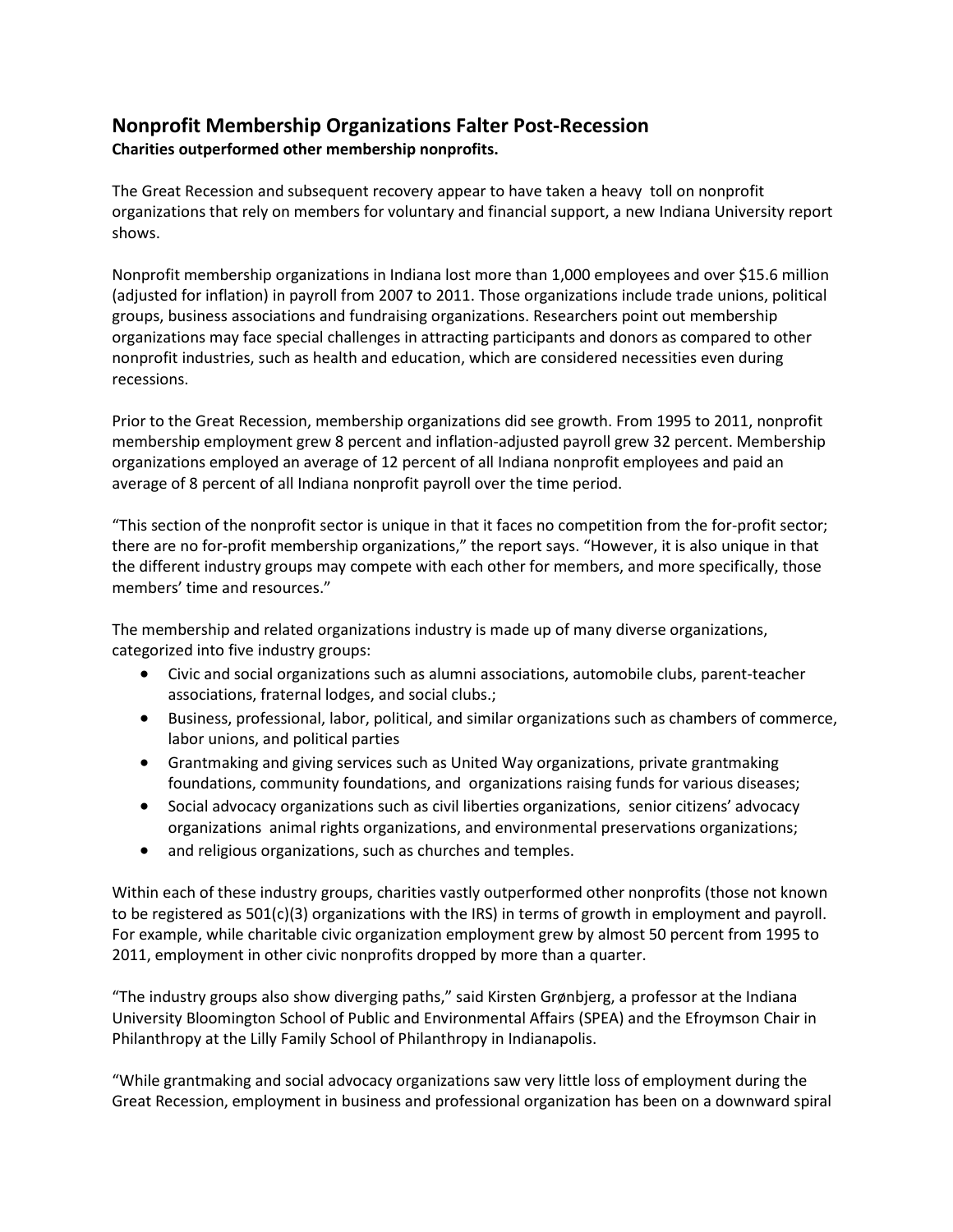since the previous recession in 2001," Grønbjerg said. This industry group (business, professional, labor, political, and similar organizations) lost over 1,600 employees from 2000 to 2011.

Grønbjerg is the project director and lead author of "Indiana Nonprofit Employment: Historical Trends in Membership and Related Organizations, 1995-2011." The report is a joint project of SPEA, the Indiana Business Research Center at IU's Kelley School of Business, the Indiana University Lilly Family School of Philanthropy and the Johns Hopkins Center for Civil Society Studies.

The report's authors conclude that these data on membership and related organizations may point to worrisome trends, as, in addition to their direct impact on the Indiana economy, these groups "provide the mechanisms by which a wide range of social, political, spiritual, philanthropic and professional activities are carried out."

Membership and related organizations provide "social capital" to the organizations in which they operate, bonding residents through shared experiences. While this report does not examine whether the public's engagement with membership organizations has actually declined, the loss of employees may have serious consequences on these organizations' abilities to "most effectively serve their members and benefit Indiana communities."

### **About the Report**

The report is the tenth nonprofit employment report in the Indiana Nonprofits: Scope and Community Dimensions project, which Grønbjerg directs. The full report and a four-page summary are available online. The study's co-author is IU Master of Public Affairs student Deb Seltzer.

For more information or to speak with Grønbjerg, contact Jim Hanchett at the School of Public and Environmental Affairs, 812-856-5490 or [jimhanch@indiana.edu;](mailto:jimhanch@indiana.edu) Adriene Davis Kalugyer at the Lilly Family School of Philanthropy, 317-278-8972 or [adrldavi@iupui.edu;](mailto:adrldavi@iupui.edu) or Steve Hinnefeld at IU Communications, 812-856-3488 or [slhinnef@iu.edu.](mailto:slhinnef@iu.edu)

# **About the School of Public and Environmental Affairs**

[SPEA](http://www.indiana.edu/%7Espea/) is a world leader in public and environmental affairs and is the largest school of public administration and public policy in the United States. In the 2012 "Best Graduate Schools" by U.S. News & World Report, SPEA ranks second and is the nation's highest-ranked professional graduate program in public affairs at a public institution. Four of its specialty programs are ranked in the top-five listings, including nonprofit management, ranked first. SPEA's doctoral programs in public affairs and public policy are ranked by the National Academy of Science as the best in the country.

# **About the Lilly Family School of Philanthropy**

The [Indiana University Lilly Family School of Philanthropy](http://www.philanthropy.iupui.edu/) is dedicated to improving philanthropy to improve the world by training and empowering students and professionals to be innovators and leaders who create positive and lasting change. The school offers a comprehensive approach to philanthropy -voluntary action for the public good -- through its academic, research and international programs and through The Fund Raising School, Lake Institute on Faith & Giving and the Women's Philanthropy Institute.

### **About the Indiana Business Research Center**

The [Indiana Business Research Center,](http://www.ibrc.indiana.edu/) an integral part of Indiana University's Kelley School of Business since 1925, collects, transforms and interprets vast amounts of data for and about Indiana and the